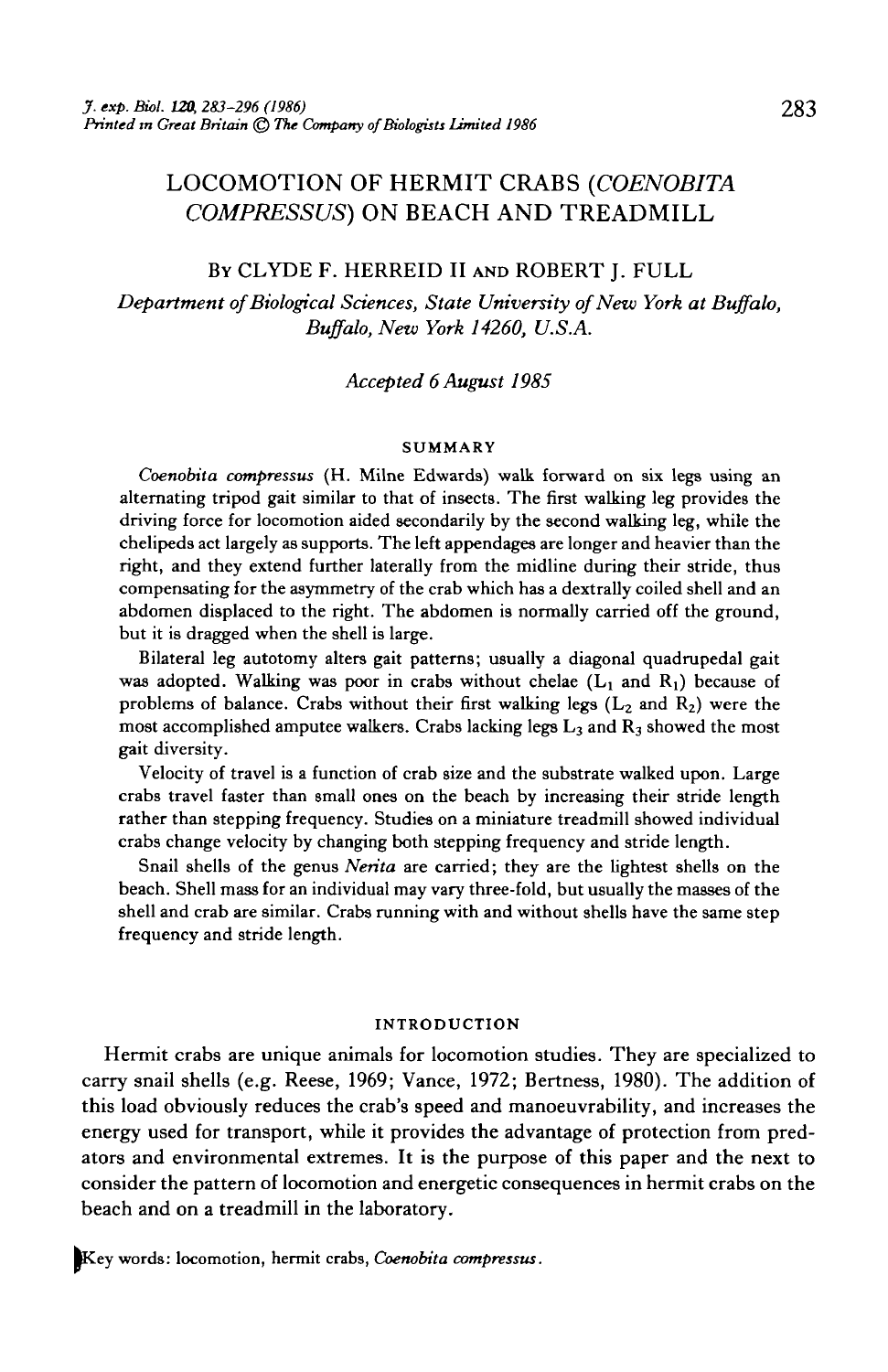In this first paper we will examine the stepping pattern and velocity pattern of hermit crabs with and without snail shells. While other crabs (decapod crustaceans) typically use octapedal locomotion and walk sideways, hermit crabs walk forward using six legs and provide an interesting comparison with other crustaceans as well as insects. Hermit crabs have an asymmetrical body morphology, and in the species used in this study, *Coenobita compressus,* the abdomen is displaced to the animal's right in order to fit the dextrally coiled shell. The left walking appendages and cheliped are enlarged compared to those limbs on the right.

In this paper we also consider how the loss of limbs affects locomotion. As other authors have noted (e.g. Delcomyn, 1971), many arthropods have limbs that may be autotomized. The animals frequently regenerate such appendages, but in the meantime, they must adjust their locomotion to compensate for imbalances created by the loss of such limbs. The effect of autotomy on locomotion does not seem to have been addressed in hermit crabs in any detail.

The novelty of hermit crab locomotion serves to remind us of the extraordinary plasticity of locomotor mechanisms in general and the study of these particular animals may give us insight into the broader questions of locomotion.

### **MATERIALS AND METHODS**

*Coenobita compressus* is a terrestrial hermit crab living in the rocks and grass above high tide in the tropics. Usually, by day it is quiescent and at night it descends to the beaches to scavenge organic debris along the moist sand. Our field observations on the hermit crabs were conducted along Boyscout Beach just off Naos Island, near Panama City, Panama, in March 1981. Crabs were also collected in this area and transferred to aquaria a few hundred metres away at the Marine Laboratory of the Smithsonian Tropical Research Institute. Crabs were maintained for only a few days on damp sand while the laboratory experiments were performed.

### *Behavioural observations*

Locomotion was examined on the beaches and in the laboratory. In the field we noted velocities by timing freely-walking crabs over moist sand for one metre, two or three measurements being obtained per individual. In cases where footprints were clearly visible, we measured the average stride length for five steps with a caliper and calculated stepping frequency. The crabs were then captured and weighed with and without their mollusc shells.

Locomotion could be analysed only superficially in the field. Consequently, crabs were brought to the laboratory where they were placed on a long table covered with dry beach sand. If we remained motionless we had no difficulty closely observing the crabs as they walked. In addition, we could time their rates of movement and measure the distance between footprints on the sand. In all descriptions of walking we have used the following designations:  $L_1$  and  $R_1$  represent the left and right chelae,  $L_2$  and  $R_2$  indicate left and right first walking legs, and  $L_3$  and  $R_3$  are the left and right second walking legs.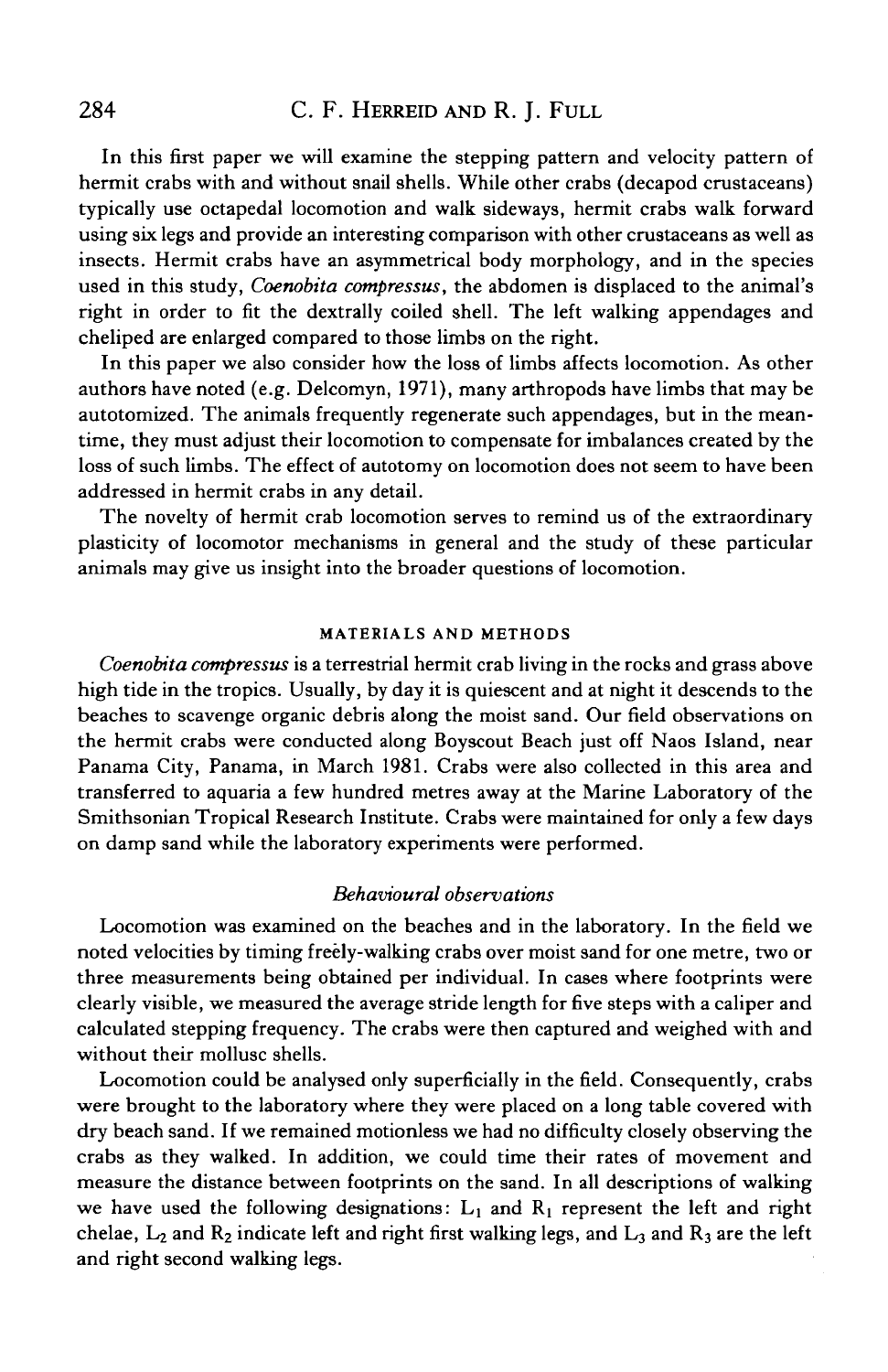To determine how an individual animal achieves changes in velocity from moment to moment, we ran 11 crabs with and without their shells on a miniature treadmill (Herreid, 1981). Their average body mass without shell was  $3.6 \pm 1.3$  g (s.p.). Each crab was placed on the latex treadmill belt and run at four velocities in sequence :  $0\!\cdot\!6,$ 1.0, 1.3 and  $1.8 \text{ km h}^{-1}$ . Each run lasted about 2 min before the velocity was increased to the next level. Not all crabs were able to run at each velocity. In order to determine the average stepping frequency, 50-step cycles were timed on three separate occasions during the 2-min run. The average of the three measurements is represented by a single point in Fig. 5. Stride length is a calculated value (step  $f$ requency/velocity = stride length).

To determine the effect that leg autotomy may have on hermit crab locomotion, we performed bilateral amputations of pairs of appendages. Three conditions were examined: removal of (1) chelipeds, or (2) first walking legs, or (3) second walking legs. In each case, crabs were first gently removed from their snail shells and both appendages were amputated by pinching off limbs at the junction of the coxa and merus, the normal site of autotomy. The crabs were allowed several days for recovery. Some crabs, especially those with cheliped removal, were traumatized by the experience and either died or would not perform on the treadmill. Only animals that appeared healthy were used in the reported experiments.

#### RESULTS

## *Behaviour and locomotion*

The hermit crabs, *Coenobita compressus,* were observed frequently along the beach over 2 months. They were very active at night in the intertidal zone patrolling the moist sand in search of food. In certain areas, it was common to find several dozen hermit crabs per metre especially if decaying food (fish, bananas, human faeces) was on the beach. By dawn most crabs left the sand and retreated to the rock rubble above high tide, wedging themselves in cool moist cracks, crawling up tree roots and secreting themselves in the leaf litter. They remained quiescent during the hot daylight hours only to descend to the beach once again at dusk when the tide was out. Thus *C. compressus* is an animal that is extremely active, commonly covering distances of several hundred metres and exerting considerable effort as it climbs over rocks and vegetation.

### *General pattern of locomotion*

Hermit crabs (Order Anomura) unlike the Brachyura usually move forward rather than sideways. Movement in *C. compressus* is principally produced by the second and third pairs of thoracic appendages. These walking legs are positioned laterally and appear to provide thrust with both a pulling motion during the early part of the leg cycle as they reach forward, contact the sand and flex, and a pushing motion in the latter phase of the leg cycle when the legs extend to the rear of the crab. The limbs initially contact the ground with the tip of the crescent-shaped dactylus which rolls forward towards the propodus, forming a comma-like indentation on the sand.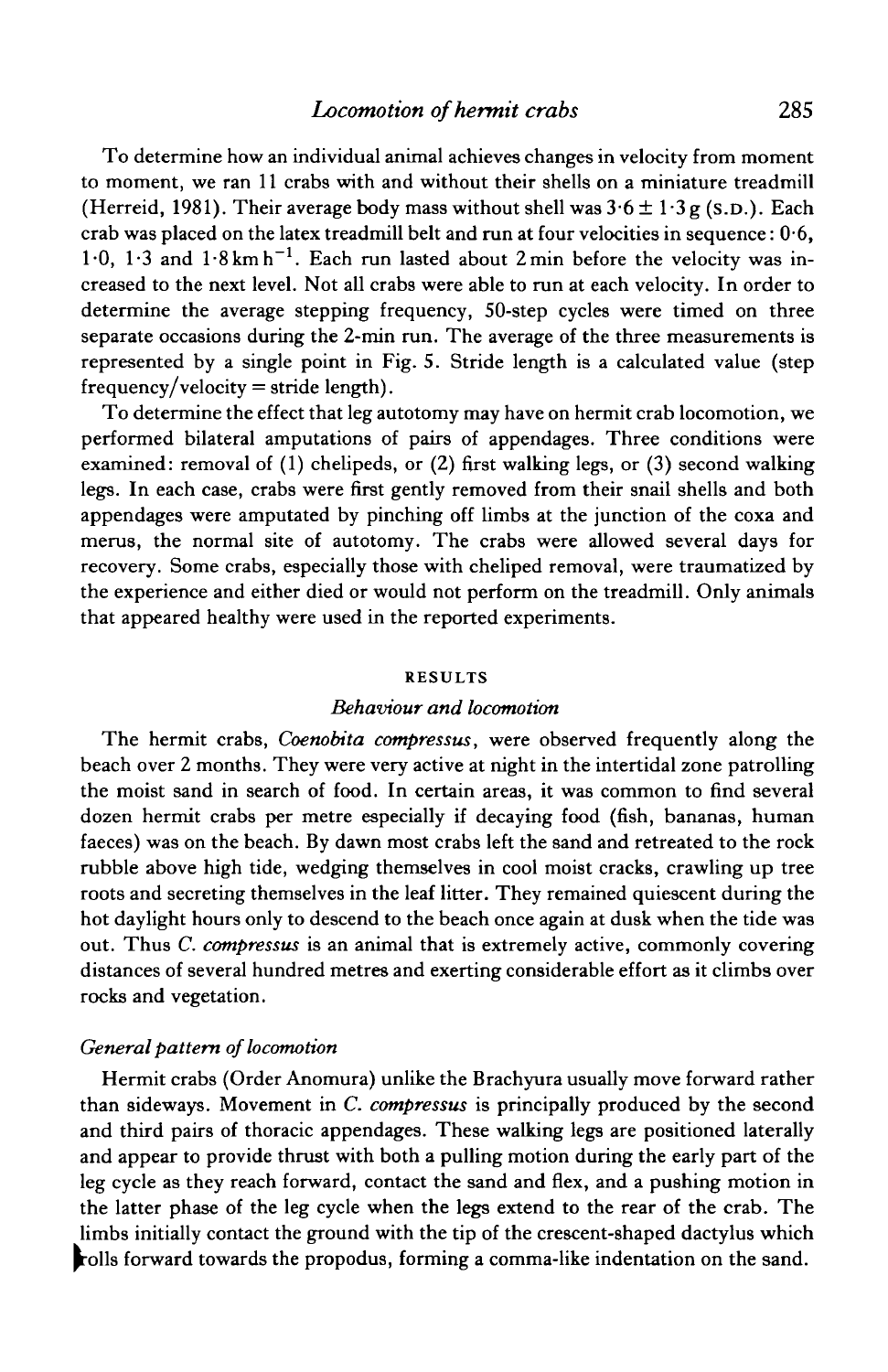The chelipeds, the first appendages, participate in locomotion: they are primarily used for support rather than thrust. The chelae move directly anterior and posterior under the crab during locomotion, in contrast to the arching lateral swings of the walking legs. Each chela contacts the ground principally with the movable finger (dactylus) of the claw as the chela rolls forward along its edge from tip to base. The fourth and fifth pairs of appendages are markedly reduced in size and specialized for carrying snail shells; they do not participate in locomotion and are not visible unless the crab is removed from the shell.

*C. compressus* uses a basic alternating tripod gait. Limbs  $L_1$ ,  $L_3$  and  $R_2$  alternate with R<sub>1</sub>, R<sub>3</sub> and L<sub>2</sub>. Fig. 1 shows a typical footprint pattern of *C. compressus* and it illustrates the normal tripod gait. The broad footprints of limbs 2 and 3 are produced by the 'knuckle walking' of the crab. The dactyls are bent backwards as they make contact across a broad surface. The chelipeds  $(L_1$  and  $R_1$ ) frequently lead the two walking legs of their respective triads. For example,  $R_1$  lifts off of the ground and touches down slightly in advance of legs  $L_2$  and  $R_3$ ; similarly,  $L_1$  leads  $R_2$  and  $L_3$ . The chelae are often not lifted completely free from the substrate during retraction; consequently, they will leave a gouged-out groove in the centre of the crab track as they are dragged along the sand. Sometimes the shell is not lifted completely free of the sand either, especially in the large crabs, in which case it leaves a large groove in the middle of the track obliterating the inner part of the footprints.

In the footprint pattern of C. compressus the second appendages  $(L_2 \text{ and } R_2)$  tend to fall outside or lateral to the third  $(L_3$  and  $R_3)$ , and the chelipeds are positioned along the centre of the track. This pattern is not invariable; commonly, the third limbs are extended outwards so that they fall in line with or even outside  $L_2$  and  $R_2$ .

The left appendages are frequently extended further away from the centre of the track than the right appendages. The reason for such a pattern seems to be the asymmetry of the hermit crab. The crab's abdomen and the centre of gravity of the mollusc shell are displaced to the right of the crab's midline. In order to maintain balance, the crab has compensated behaviourally and morphologically. The behavioural change is the alignment of the legs. The left legs are extended and the right retracted. The morphological adjustments include the fact that the left appendages are enlarged compared to the right, counter-balancing the massive abdomen. This point is seen in the following measurements of four crabs with animal masses varying between 7<sup>.</sup>4 and 11<sup>.</sup>7g. The right chela was only 53 % of the mass of the left;  $R_2$  was 95 % of the mass of  $L_2$ ; and  $R_3$  was 80 % of the mass of  $L_3$ . The increased mass of the left appendages is due to both an increased width and length of the individual leg segments, as demonstrated by measurements with calipers. The asymmetry is used in locomotion, extending the left legs slightly more to the left of the midline than the right appendages. Also, it is used when the crab retreats back into the shell. The left appendages are folded over the right at the mouth of the shell forming a 'false operculum'.

Shifts in the centre of gravity are not dramatically evident in large crabs during locomotion. However, in small crabs the shell and abdomen yaw right and left with each step of the third appendages. As  $R_3$  extends behind the crab, the shell posterior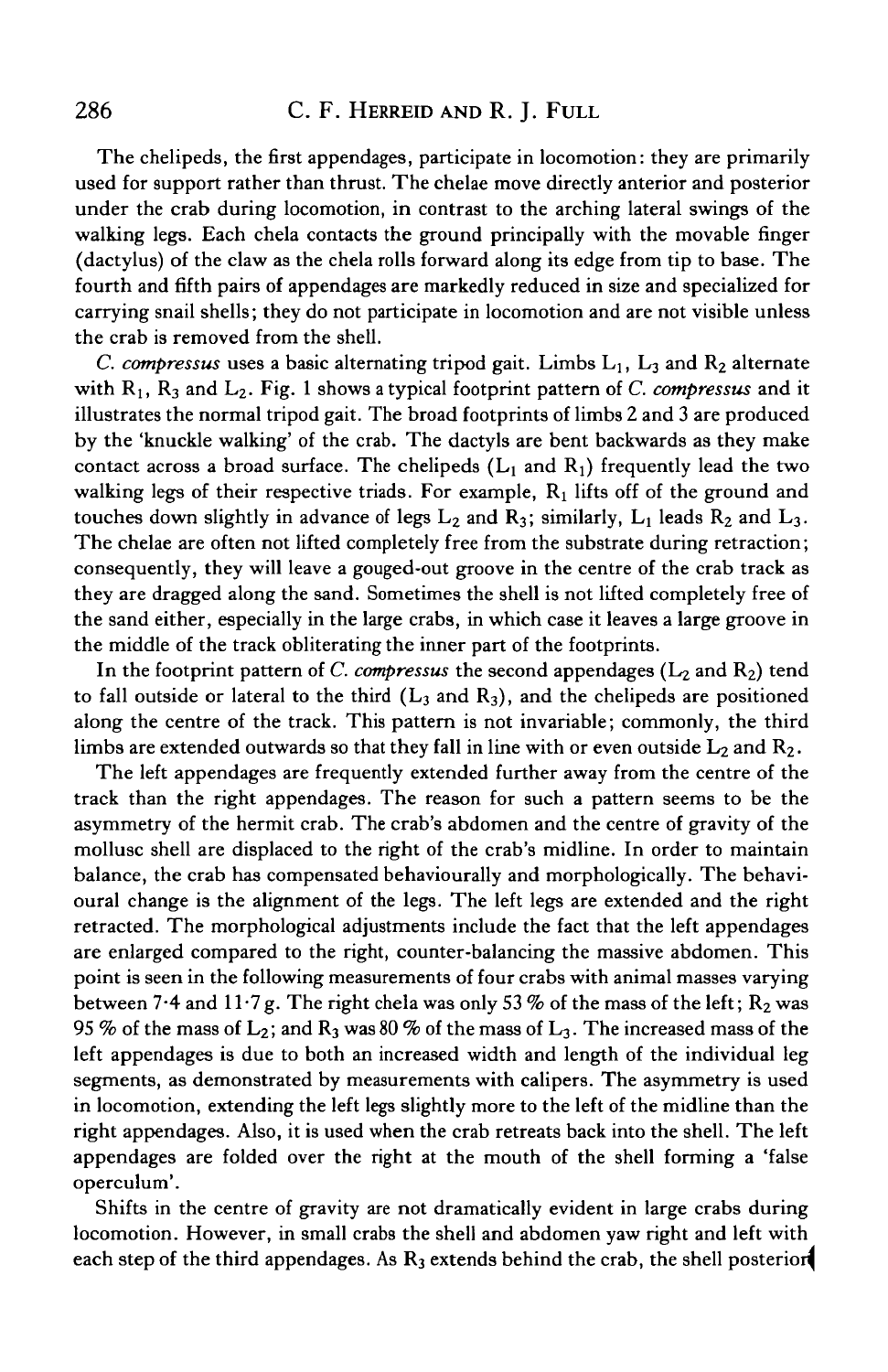yaws to the left; as  $L_3$  extends in its power thrust, the shell yaws to the right. Such rocking motions may increase the cost of locomotion.

### *Shell and body mass of hermit crabs*

To appreciate the magnitude of the shell mass and its effect on the energetic cost of locomotion, we weighed 100 hermit crabs together with their snail shells and obtained masses ranging from 0-8 to 35 4g. The crabs did not represent a random sample of the population but were chosen to represent the range of shell sizes used by the species. Most shells were of the most common snail, *Nerita,* in the intertidal area. By gently prying the crabs from their shells, the separate masses of the crabs and their mollusc shells were determined. The results are depicted in Fig. 2. There is a



Fig. 1. Stepping pattern and footprint of *Coenobita compressus.* The stepping cycle passes through eight phases beginning with phase 1. The arrow represents the body axis and the direction of movement. The transverse lines on the arrow represent the six appendages used in walking. L and R designate the left and right limbs, respectively.  $L_1$ and  $R_1$  are chelae. The circles on the ends of the limbs indicate that the feet are in contact with the substrate. Thus, in phase 2,  $R_1$  has lifted while the other limbs remain on the ground. Open circles indicate which limbs have been lifted and replaced on the ground. The footprint as it would appear on the sand is shown below the crab.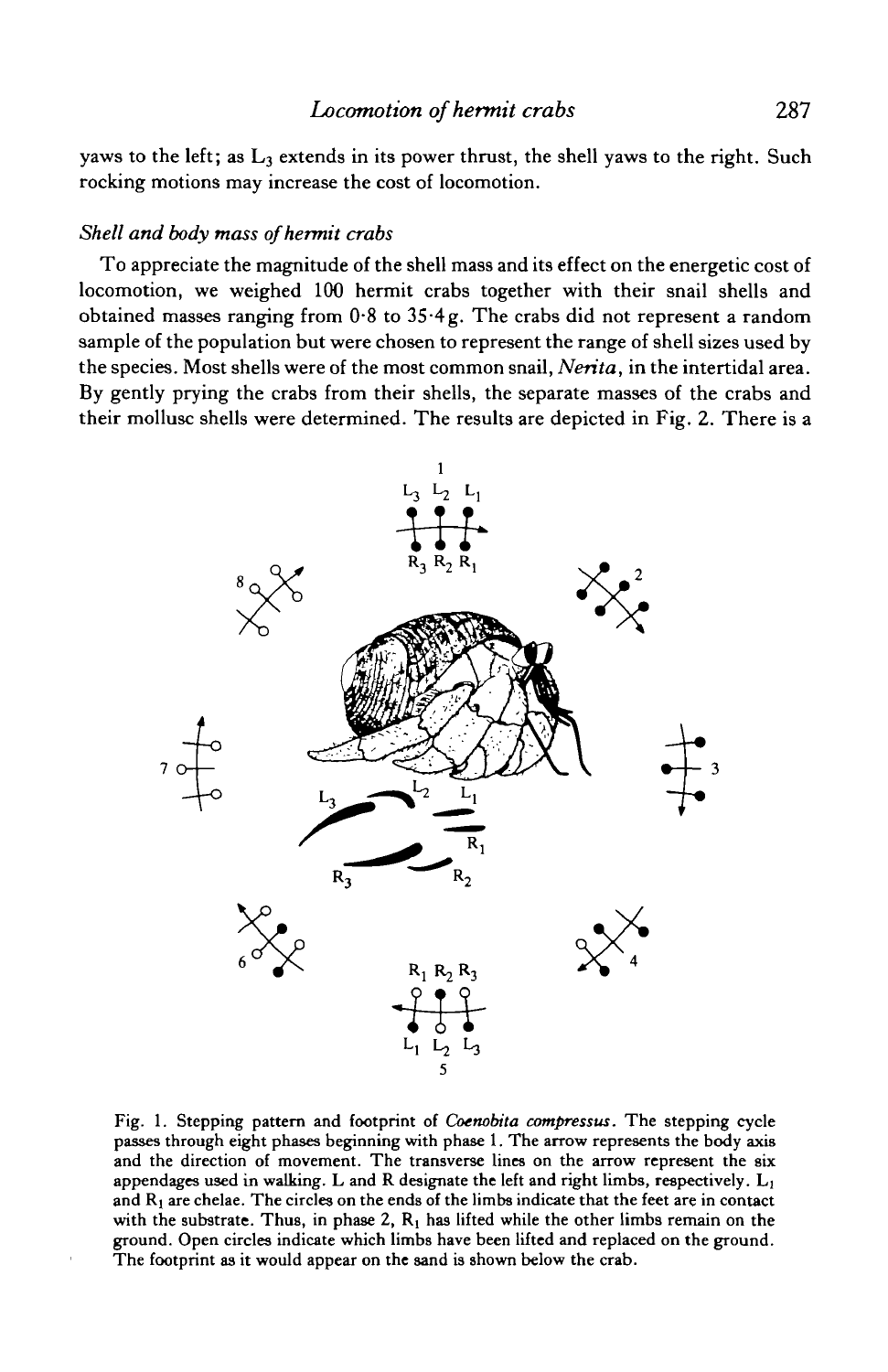

Fig. 2. Hermit crab mass without snail shell compared to the total mass (crab plus shell). Each point represents a single animal. The solid line is the least-squares regression line. The dashed lines indicate where the crab is 25 % and 75 % of the total mass.

direct relationship between animal mass (M) and total mass (animal + shell): the larger the animal, the larger the total mass (T). The regression line showing the relationship between these two variables is  $M = 0.52 + 0.41T$ ; the correlation coefficient is  $r = 0.92$ .

Fig. 2 shows the high degree of variation in shell and body mass among animals with the same total mass. Indeed, the percentage of body mass varied from 25 to 75 % of the total, with an average being about 47 %. Thus, it was possible to find two crabs of the same body mass, one carrying a shell three times heavier than the other.

# *Velocity, stride length and step frequency*

The velocity on the beach directly depends upon the size of the crab; doubling the linear dimensions of the crab (or doubling the cube root of its mass) approximately doubled the velocity (V) at which the crab freely travelled (Fig. 3). The regression equation is  $V = 0.02 + 14 M$ ;  $r = 0.77$ . Also represented on this figure are data collected in the laboratory for crabs walking over dry sand  $(V = 0.01 + 0.07 M)$ ;  $r = 0.85$ ). Two points are evident: (1) the velocity in the laboratory increases with body size in the same general way as data collected in the field; (2) the speed of travel on the dry sand in the laboratory is lower than that seen on moist sand in the field.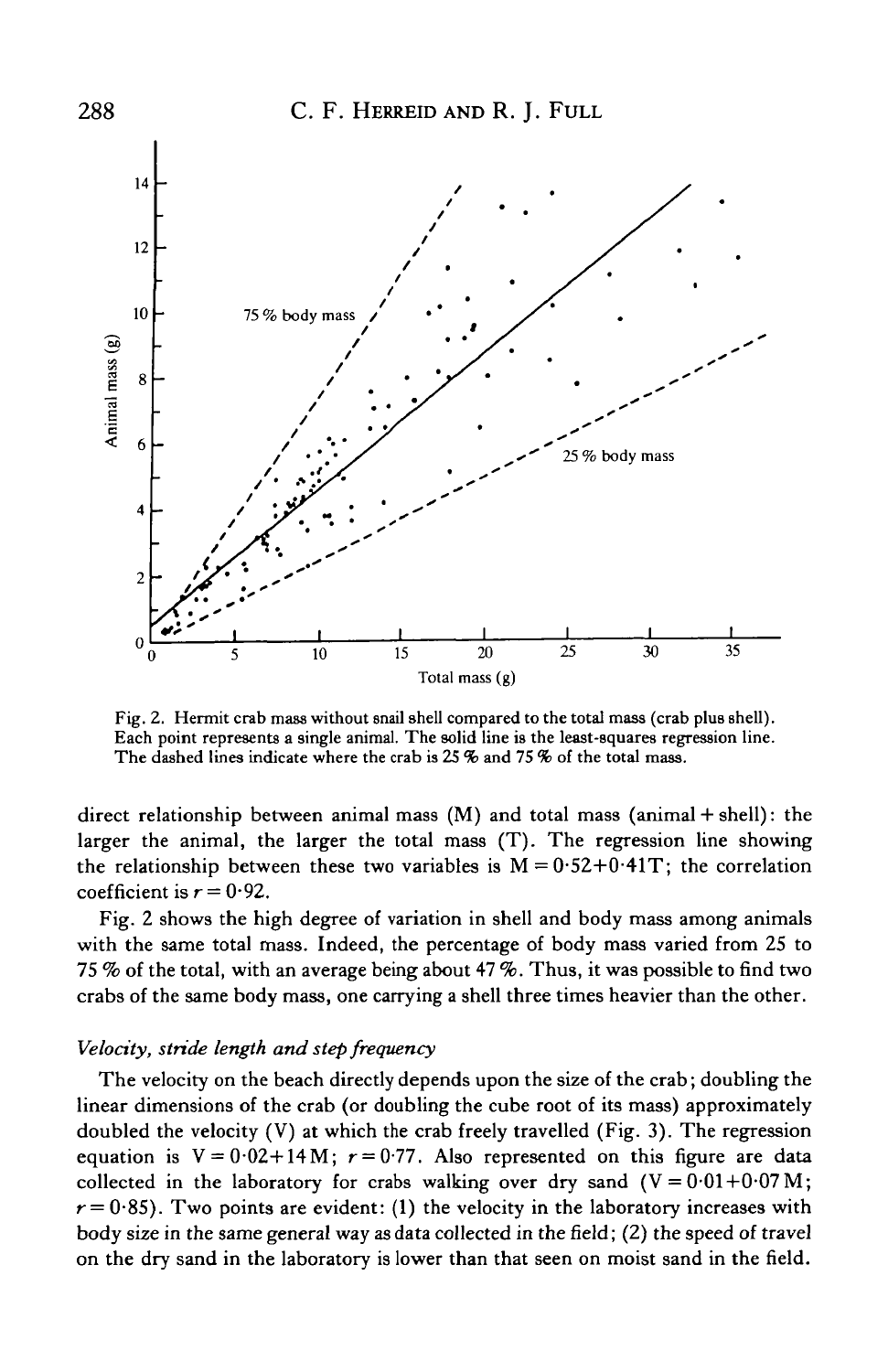

Fig. 3. Velocity of hermit crabs walking on the moist beach and dry sand (sand table) as a function of body size. Cube root of body mass is used as an estimate of linear dimensions. Each point is for a separate crab. The lines are least-squares regression lines.



Fig. 4. Stepping frequency and stride length of hermit crabs as a function of body size. Cube root of body mass is used as an estimate of linear dimensions. Each point is for a separate crab. The points are fitted with least-squares regression lines.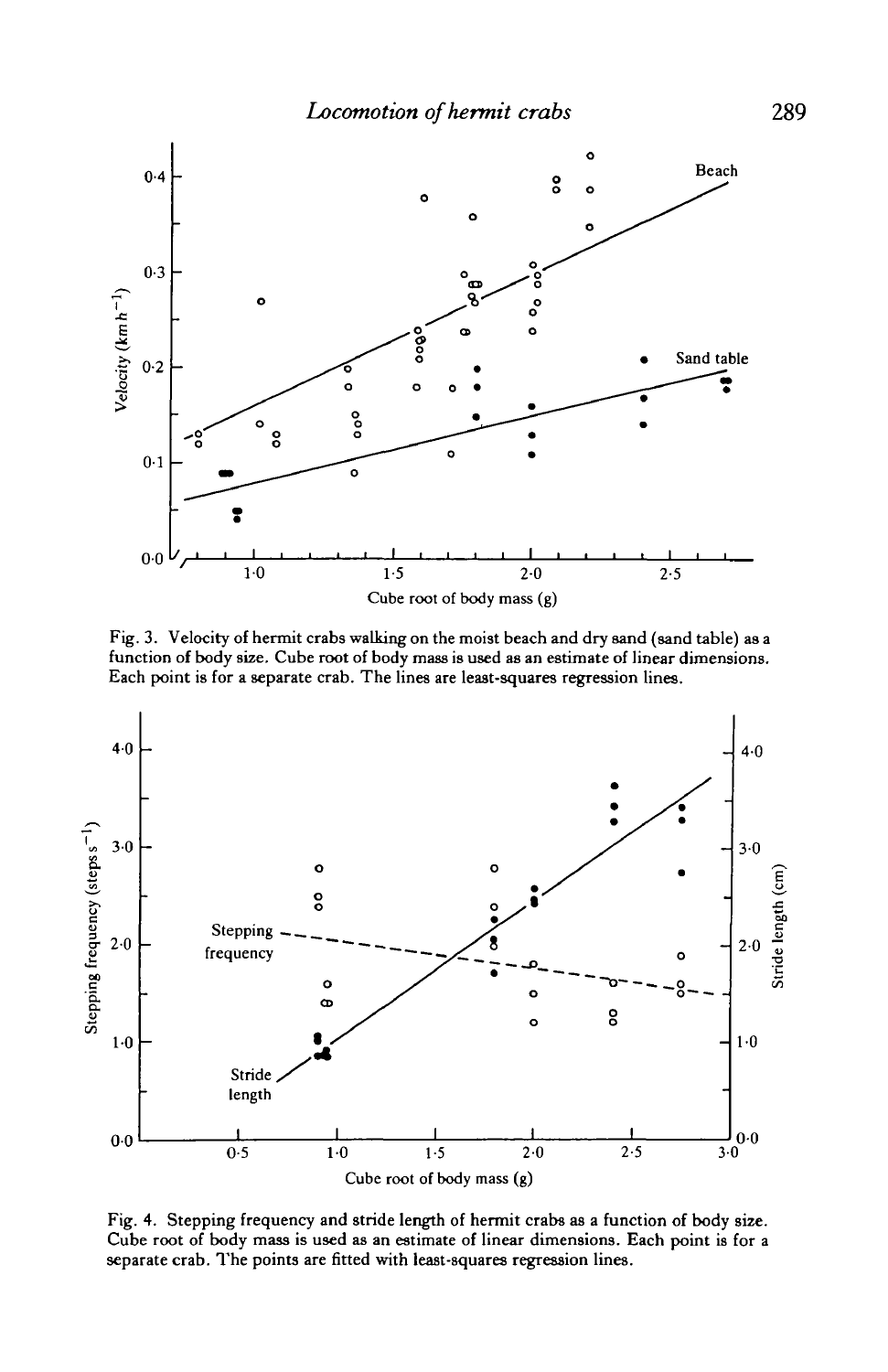This suggests that the energetic requirements for travel over dry sand are increased due to slippage of the substrate.

Fig. 4 represents data taken on stride length  $(L)$  and stepping frequency  $(F)$  in the laboratory on the sand table. As the size of the animal increases, the stride length increases ( $L = -0.04 + 1.43 M$ ;  $r = 0.96$ ) whereas a slight decline in the stepping frequency occurs ( $F = 2.38 - 0.30$  M and  $r = -0.39$ ). A similar pattern is seen for the more limited data collected in the field. Thus the increased velocity that occurs with increased size during voluntary locomotion seems to be the exclusive effect of an increase in stride length; step frequency remains the same or decreases slightly with growth in size.

Fig. 5 indicates that individual hermit crabs on a treadmill increased velocity (V) by increasing both stride length (L) and step frequency (F):  $F = 0.69 + 6.4V$  $(r=0.80)$  and  $L = 1.2+8.9V$   $(r=0.8)$ . The removal of the shell did not seem to affect this pattern:  $F = 0.74 + 6.3V$  ( $r = 0.96$ ) and  $L = 1.2 + 7.6V$  ( $r = 0.96$ ). On the other hand, in the field and on the sand table, hermit crabs without shells were much more tentative in their locomotion than crabs with shells. The former moved more slowly, took shorter steps and stopped more frequently than the latter. 'Nude' hermits often walked backwards, with head and chelipeds facing the observer. This type of locomotion was seen only occasionally in hermit crabs with shells in the field.

### *Amputation studies*

### *Cheliped (Lj and Rj) removal*

Walking was poor in crabs without chelipeds. Although the chelae do not normally seem to give much thrust, they are important supports. The pattern of locomotion is



Fig. 5. Stepping frequency (circles) and stride length (triangles) of hermit crabs as a function of velocities on a treadmill. Measurements were taken on the same crabs carrying a snail shell (solid symbols) or walking 'nude' (open symbols) without a load (snail shell).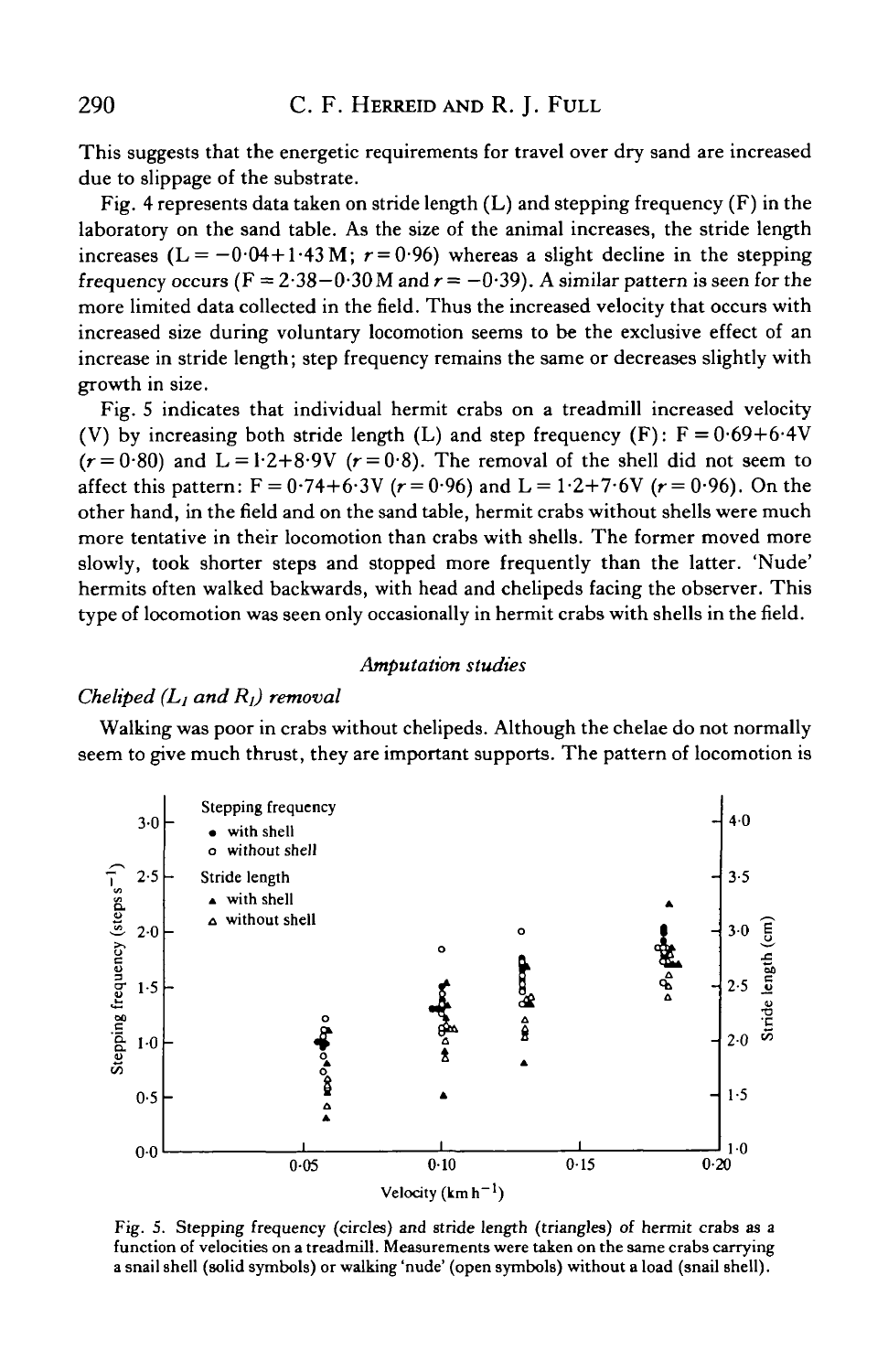shown in Fig. 6 along with a simplified version of normal locomotion for comparison.  $L_2$  and  $R_3$  thrust the crab forward as legs  $R_2$  and  $L_3$  are lifted and moved ahead. This is followed by a phase where all four intact legs are on the ground. Then  $R_2$  and  $L_3$ thrust the crab forward as legs  $L_2$  and  $R_3$  are lifted. Again this is followed by a phase where all four legs are on the ground. Thus, just as in normal walking, legs  $R_2$  and  $L_3$ move together and  $L_2$  and  $R_3$  are in synchrony.

Balance is a major problem in crabs lacking chelae. Crabs that maintained their body close to the ground, swinging their limbs in long, arching, lateral power and recovery strokes, and dragged their abdomen along the ground had no real problem with balance. On the other hand, crabs that attempted to walk more normally, abdomen off the ground, moving their legs in closer to the body and walking with limbs more extended, pitched forward when the limbs  $L_2$ ,  $R_3$  or  $R_2$ ,  $L_3$  pushed the crab forward. The crab would tip backwards immediately afterwards and before the next forward thrust. As might be expected, this gait is not fast and is irregular. This is the case for most amputations.

# *First walking leg (L2 and R2) removal*

Crabs with their first walking legs  $(L_2$  and  $R_2$ ) amputated were the most accomplished walkers in our ablation tests. This necessitated a change in walking pattern: in contrast to normal walking,  $L_1$  and  $R_3$  were in phase rather than out of phase with each other; the same is true for  $R_1$  and  $L_3$ . The resulting diagonal quadrupedal gait pattern is shown in Fig. 6. There were no problems in balance, since the legs amputated were the middle ones, leaving the widest base of support intact.

## *Second walking leg (L3 and Rj) removal*

Hermit crabs without  $L_3$  and  $R_3$  showed the most diversity in their locomotion patterns. The most common gait used is the 'diagonal quadrupedal gait' shown in Fig. 6. As we saw in the cheliped amputations, this is a modified normal gait:  $L_1$  and  $R_2$  are coupled together and so are  $R_1$  and  $L_2$  just as in the normal tripod pattern. However, there is a balance problem because of the heavy abdomen with the absence of the rear walking appendages. As can be seen in Fig. 6, the crab solved this problem by touching the abdomen to the ground as a support when  $R_1$  and  $L_2$  were lifted. The abdomen was then lifted when all legs are on the ground. Interestingly, when  $L_1$  and  $R_2$  were lifted, the abdomen was not touched down, at least in the animals we observed.

A second gait was used by several animals without  $L_3$  and  $R_3$ . This 'rowing gait' is shown in Fig. 6 and again the abdomen plays an important support role. To begin with, all legs and the abdomen are in contact with the ground. Then the walking legs  $(L<sub>2</sub>$  and  $R<sub>2</sub>$ ) are picked up together and moved forward to a new position. As they touch down, they lift the front end of the body up along with the chelae, and the crab tilts back, resting much of its weight on the abdomen. Walking legs  $L_2$  and  $R_2$  thrust the crab forwards, the crab tilts forward and the abdomen is dragged. Then the crab stops momentarily as it shifts its weight to the  $L_2$ ,  $R_2$  and abdomen. The chelae are lifted up and moved forwards and the cycle repeats.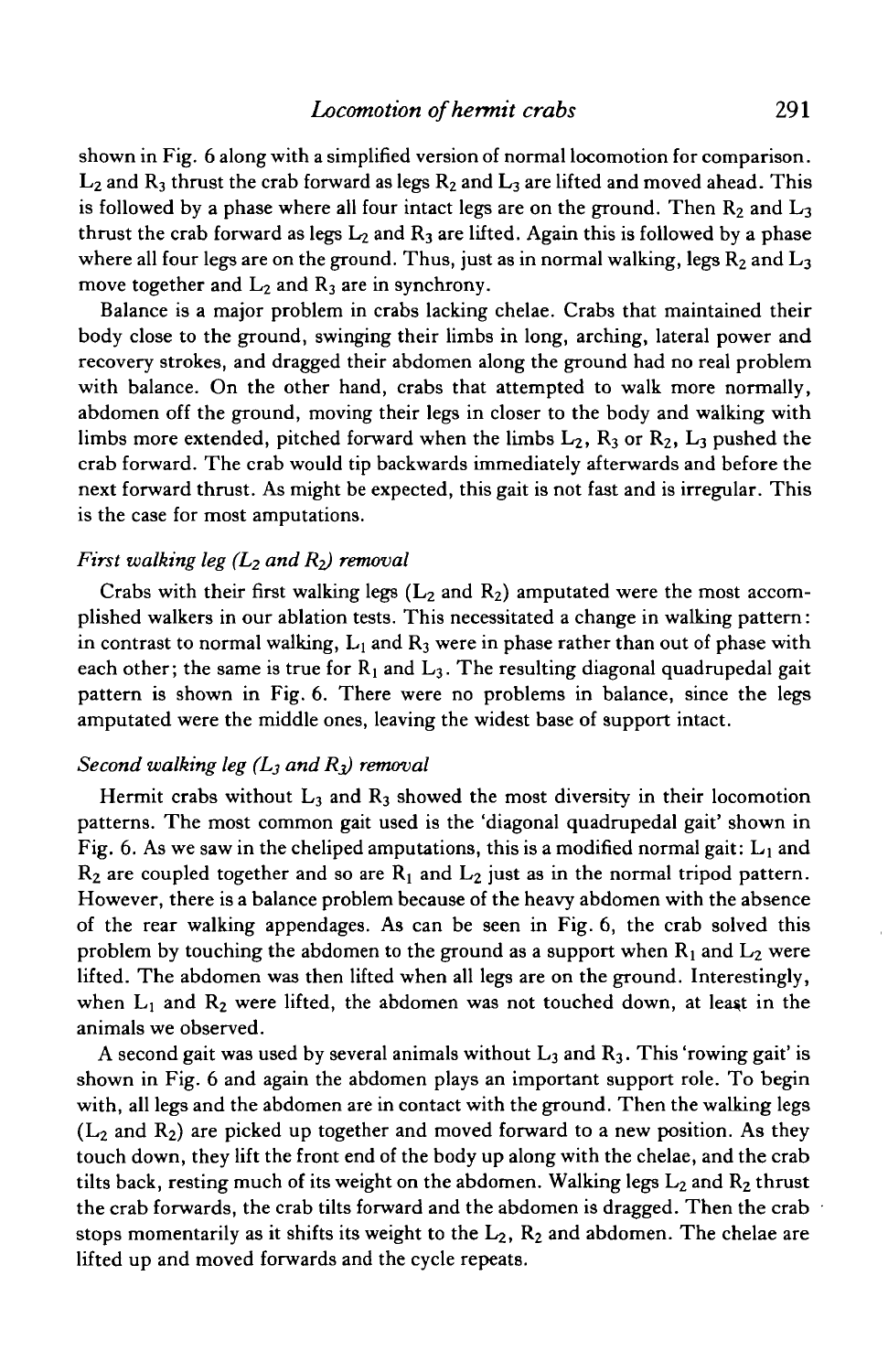#### Gaits of hermit crabs



Fig. 6. Stepping patterns of normal and amputated crabs. Each arrow represents the body axis of the crab and shows the direction of movement. The transverse lines on the arrow represent the six appendages used in walking. Dashed lines represent limbs which were amputated. The circles on the ends of the limbs indicate which feet are in contact with the substrate. A circle on the trailing end of the arrow indicates that the abdomen is in contact with the ground. In phase 3 of the 'rowing gait', the irregular end of the arrow indicates the abdomen is dragged across the ground. The letters L and R show left and right limbs, respectively.  $L_1$  and  $R_1$  are chelae;  $L_2$  and  $R_2$  are first walking legs;  $L_3$  and  $R_3$ are second walking legs. Gait patterns are shown in formulae for each animal at the top. Those legs coupled together are written on the same line. Thus in normal crabs,  $L_1$ ,  $R_2$ ,  $L_3$  move in synchrony and alternate with  $R_1$ ,  $L_2$ ,  $R_3$ .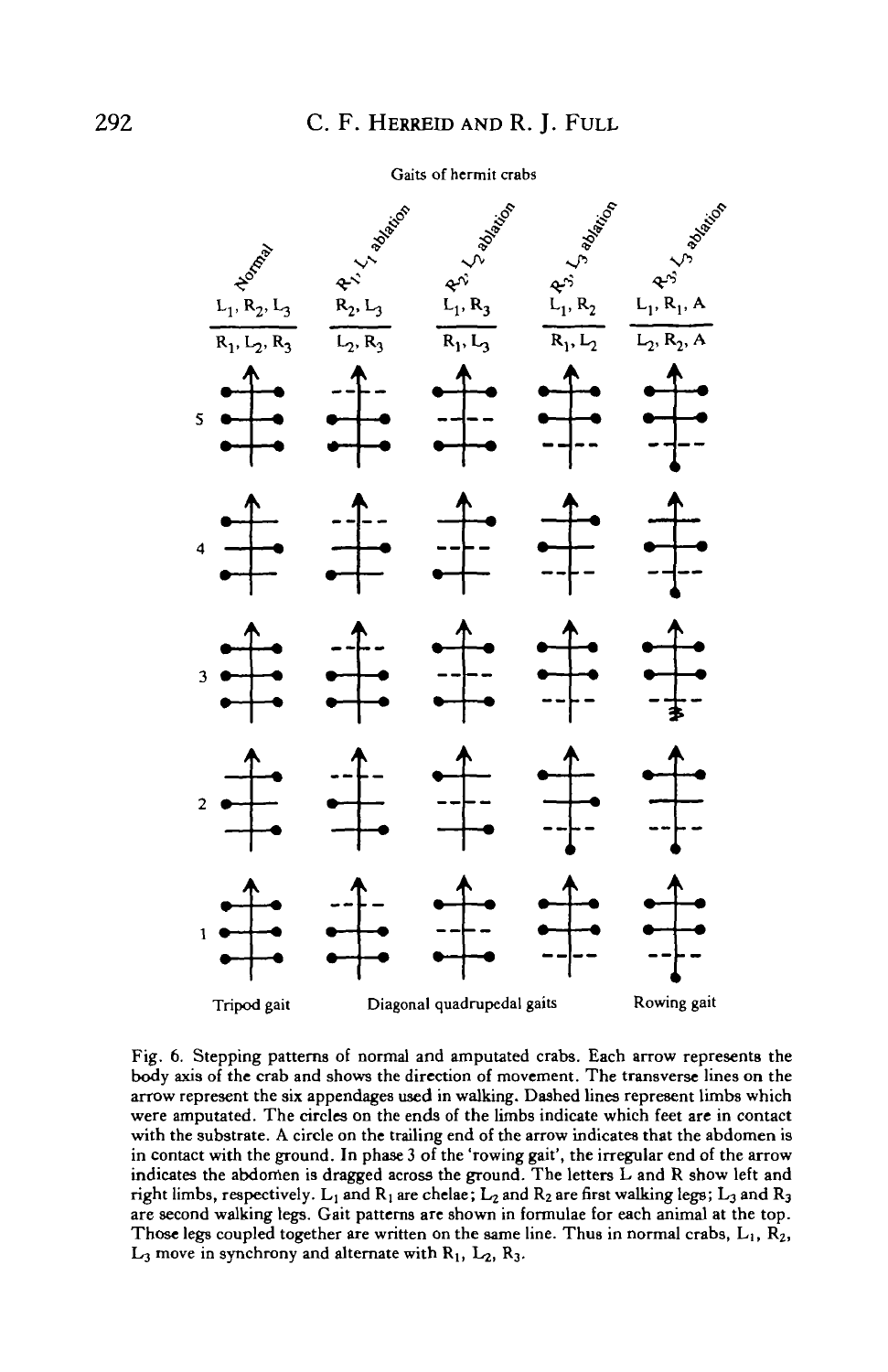Finally, a third gait was used by one animal on the treadmill for several minutes. It is not represented in Fig. 6, and we call it the 'sideways push-pull gait'. Briefly, the crab is arranged diagonally in the treadmill, right side forward.  $R_1$  is lifted and moved laterally towards the front of the treadmill. This is followed by  $L_1$  and  $R_2$ . Finally  $L_2$  moved laterally. Each of these phases is interrupted by a phase when all four legs are on the ground. The major thrust seems to come from  $L_2$  (as it pushes off) and the subsequent pull of  $R_1$ . Again, this gait seems to be a simple modification of the normal tripod pattern:  $L_1$  and  $R_2$  are coupled together as usual, and even though  $R_1$  and  $L_2$  are uncoupled, one follows the other in sequence.

#### **DISCUSSION**

The six-legged locomotion of the hermit crab, *Coenobita compressus,* resembles the typical insect pattern. The hermit crab moves forward like other crustaceans, such as the lobster and crayfish, rather than sideways, and it has an alternating tripod gait: legs  $L_1$ ,  $L_3$  and  $R_2$  alternate with  $R_1$ ,  $R_3$  and  $L_2$ . The primary thrust for locomotion seems to be provided by the middle pair of legs  $(L_2 \text{ and } R_2)$ , whereas the rear legs  $(L_3$  and  $R_3$ ) and especially the front limbs (chelae) are used more for support.

Six-legged locomotion in arthropods has evolved several times from ancestors with multiple numbers of limbs (Manton, 1972). Early in this transition there probably was an elongation of legs to increase the speed of locomotion (Hoyle, 1976). This has necessitated a reduction in the number of limbs in order to reduce the interference with one another in their fields of motion. Six-legged animals have reduced this number to the minimum and still have the mechanical advantage of stability. In spite of the many possible gaits using six limbs, the alternating tripod gait is almost always chosen because the centre of gravity is always within the triangular base of support. Consequently, the animal can turn or stop rapidly without losing balance (e.g. Wilson, 1966; Delcomyn, 1981).

Hermit crabs have evolved from ancestral decapods with 10 limbs, eight walking appendages and two chelae. During evolution the last two walking legs have become very reduced and specialized to hold the snail shell. Thus they have come to the hexapodal mode of locomotion by a very different evolutionary route from that travelled by the insects. They seem to have independently evolved the alternating tripod gait for its obvious advantages of stability. Moreover, we noted that the sequence of footfalls on each side runs from posterior to anterior, i.e. once the crab is in motion, we saw the repeating  $R_3$ ,  $R_2$ ,  $R_1$  and  $L_3$ ,  $L_2$ ,  $L_1$  sequence. This posterior-anterior pattern is frequently encountered among arthropods and may be derived from annelid-like ancestors.

Limb loss in arthropods is a common occurrence; it may occur during moulting, fighting, escape from getting caught in narrow crevices, or from predators. Investigators have been impressed with the rapid adjustment that arthropods make in their pattern of locomotion once the leg number has been altered. We noted such an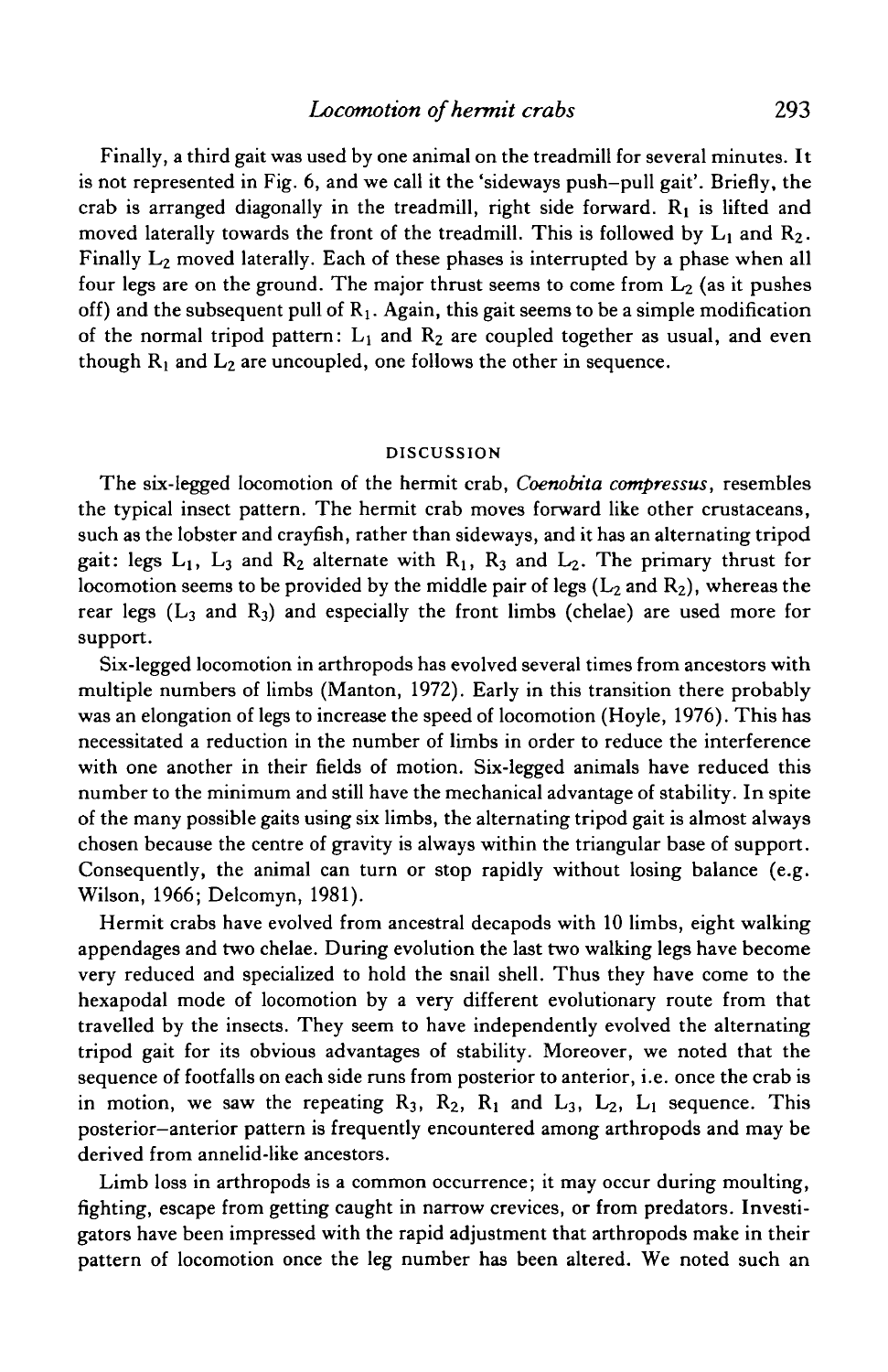# 294 C. F. HERREID AND R. J. FULL

adjustment in the hermit crabs when the first walking legs  $(R_2, L_2)$  were amputated from both sides. If the crab had maintained its normal walking mode  $R_3$ ,  $L_2$ ,  $R_1/R_2$ ,  $L_1$ ,  $L_3$ , the crab with only four limbs left would have undoubtedly lost its balance since two limbs on the same side would be lifted simultaneously. Instead, the crab shifted to a diagonal quadrupedal gait  $R_3$ ,  $L_1/R_1$ ,  $L_3$ , alternately lifting two diagonal limbs together. This is the most stable pattern for quadrupeds walking fast and it is typical for mammals and for insects with their mesothoracic legs removed (e.g. Hughes & Mill, 1974). Such rapid change in walking after amputation has been considered evidence that proprioceptive input plays an important role in altering the neural central programme generator for locomotion.

Another indication of the adaptability of the locomotor system in hermit crabs is seen in the several cases where a rowing gait was employed (Fig. 6). Some crabs with their second walking leg ( $R_3$ ,  $L_3$ ) removed used the abdomen as a support;  $R_1$  and  $L_1$ were coupled together in their movements as were  $R_2$  and  $L_2$ .

As might be predicted, not all amputations required a change in footfall sequence. In two of our amputation patterns no change in footfall pattern occurred. Bilateral ablation of either the chelae  $(R_1, L_1)$  or the second walking legs  $(R_3, L_3)$  necessitated no change from the basic pattern of walking  $(R_3, L_2, R_1/R_2, L_1, L_3)$ . Note that in each case the crab could still keep its original stepping sequence and be reasonably stable. The two legs that would remain on the ground as supports during quadrupedal locomotion were always in diagonal positions on opposite sides of the body, thus giving the most stable support. Thus the removal of  $R_1$ ,  $L_1$  still leaves  $R_3$ ,  $L_2/R_2$ ,  $L_3$  and removal of  $R_3$ ,  $L_3$  leaves  $L_2$ ,  $R_1/R_2$ ,  $L_1$  cycling as before amputation. However, even in these conditions there are alterations in balance such that we can expect significant increases in energy expenditure during locomotion.

Adult hermit crabs are somewhat asymmetrical although their larvae are bilaterally symmetrical. The asymmetry appears during development and ultimately extends to their neuromuscular systems (Chappie, 1977). *Coenobita compressus* has its abdomen displaced to the right to match the curvature of the snail shells (e.g. *Nerita)* which it occupies. Our observations indicate that this hermit crab compensates for the asymmetry of the shell it carries by morphological and behavioural mechanisms. The left appendages are enlarged and elongated compared to the right. The left limbs are often extended more laterally, while the right are positioned under the body. Chappie (1973) has considered the problem of asymmetry in the hermit crab *Pagurus pollicarus.* The crab carries its shell at a relatively constant position above the substrate but this position is a direct function of the mass of the shell. The abdomen and the right, fifth pereiopod lift the shell with the abdomen giving about one-tenth of the total lift. At rest with the shell on the ground, its centre of gravity is shifted to the right, where the fifth pereiopod makes contact. When the crab lifts the shell, the centre of gravity is shifted towards the midline with the fifth pereiopod serving as a lateral strut and the major support. The abdomen's major role is the maintenance of position.

During locomotion the hermit crab keeps its shell in a relatively constant position according to Chappie's (1973) data. We have had similar experiences except that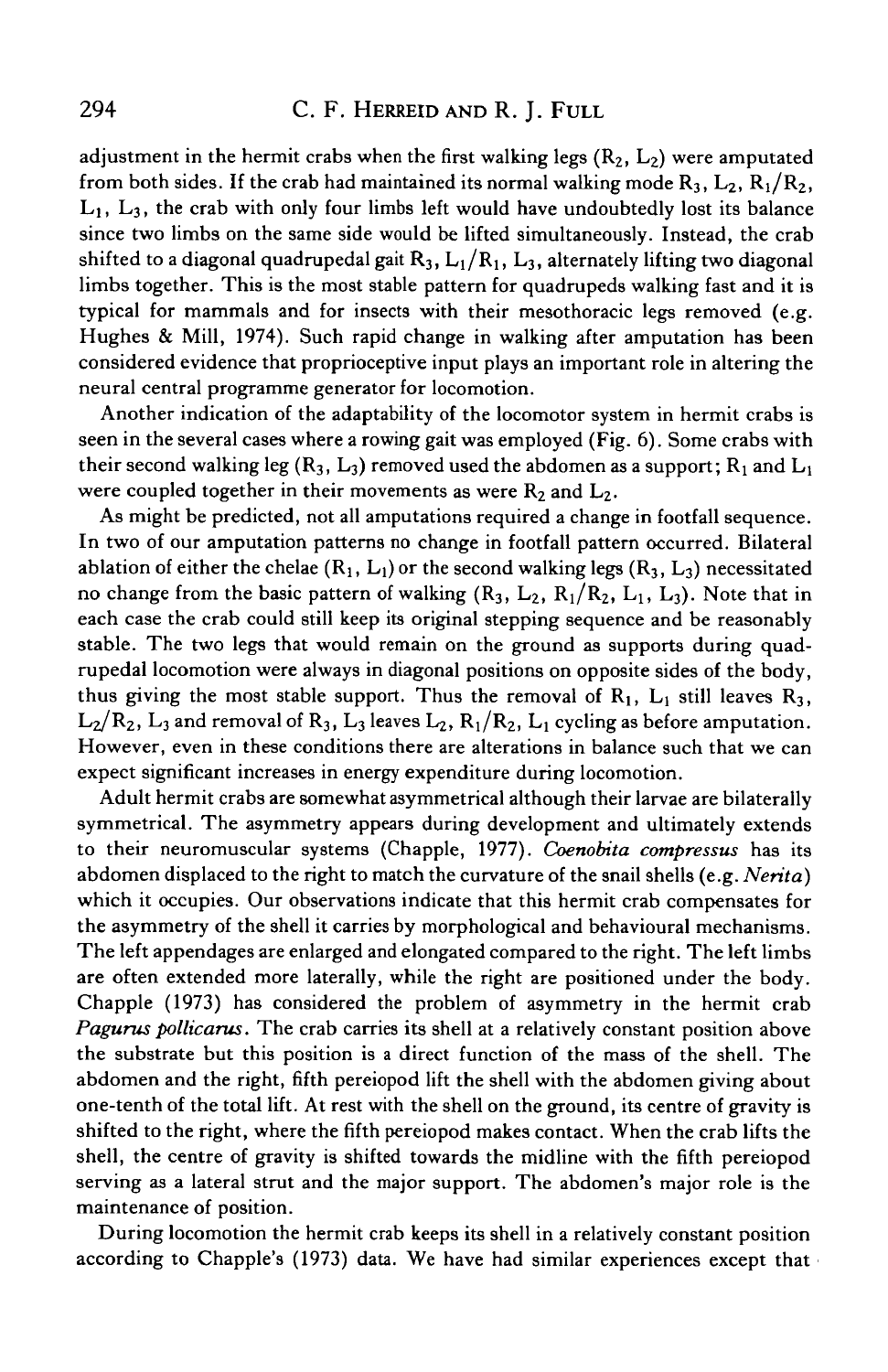small crabs clearly have major oscillations during walking and crabs with relatively large shells drag their shells. Chappie (1973) argued that the abdomen acts as a passive spring system, with the spring constant under moment-to-moment adjustment by abdominal musculature and especially the fourth pereiopod in the reflex regulation of shell position. One would predict on the basis of such considerations that a significant portion of energy might be utilized for the postural control of the shell (see Herreid & Full, 1986).

Snail shells are in short supply and hermit crabs compete for this limited resource (Abrams, 1978; Bertness, 1981a). The crabs often occupy shells that appear less than optimum in shape or size. We noted a three-fold variation in the shell size carried by two individuals of the same 'nude' body mass (Fig. 2). Since shell size partly determines the energy used in locomotion, it is to the crab's benefit to carry the smallest shell that is compatible with growth, development and protection. It is noteworthy that hermit crabs have compensated for this extra load in that they have a partly decalcified exoskeleton and thus reduce their own body mass. Also, they compensate by reducing the mass of the snail shell, by chemical or mechanical abrasion, thus enlarging the effective shell size (Abrams, 1978). Moreover, although this hermit crab has been found using at least 30 species of snail shells, they prefer those of the lightest genus, i.e. *Nerita,* even though this shell confers less protection and holds less water than many others (Abrams, 1978; Bertness, *I98la,b).*

The velocity of locomotion as measured by the free-walking crabs on the beach and in the laboratory ranged from  $0.1 \text{ km h}^{-1}$  to  $0.4 \text{ km h}^{-1}$ . Velocity is a function of the substrate; on moist, packed sand, crabs travel more rapidly than on loose, dry sand (Fig. 3). Velocity is also a function of body size (Figs 3, 4); large crabs travel more rapidly than small ones because of differences in stride length (Fig. 5). Doubling the length of the legs causes a doubling of the free-walking speed. Thus, a large crab in contrast to a small one typically takes less time to travel from point to point and potentially is exposed for shorter periods of time to predators and environmental extremes.

There is considerable variation in speed among crabs of the same size, and, of course, there is variation in speed of an individual. For example, our experiments with a treadmill showed that individual crabs of 2-g body mass travel over a range of speeds up to  $0.2 \text{ km h}^{-1}$ , which is comparable to the fastest steady locomotion on a moist beach. Such velocities could be sustained for at least 20 min. Higher speeds for crabs of this size could neither be induced in the laboratory nor stimulated in animals in the field. Our attempts to startle crabs into sprints were unsuccessful since the animals simply stopped and retreated into the shell. Similar experiments with 2-g fiddler crabs (Full & Herreid, 1984), which rely upon speed and agility to escape predators, had quite different results. We noted *Uca pugilator* could also travel at  $0.2$  km h<sup>-1</sup> but they could run twice as fast for about 3 min and sprint at much higher speeds for a few seconds. This behaviour is essential if fiddler crabs are to dash back to their burrow to escape predators. Thus, it seems that hermit crabs have specialized in slow endurance locomotion while carrying a heavy load and have traded off sprinting behaviour for the protection of a mobile home.